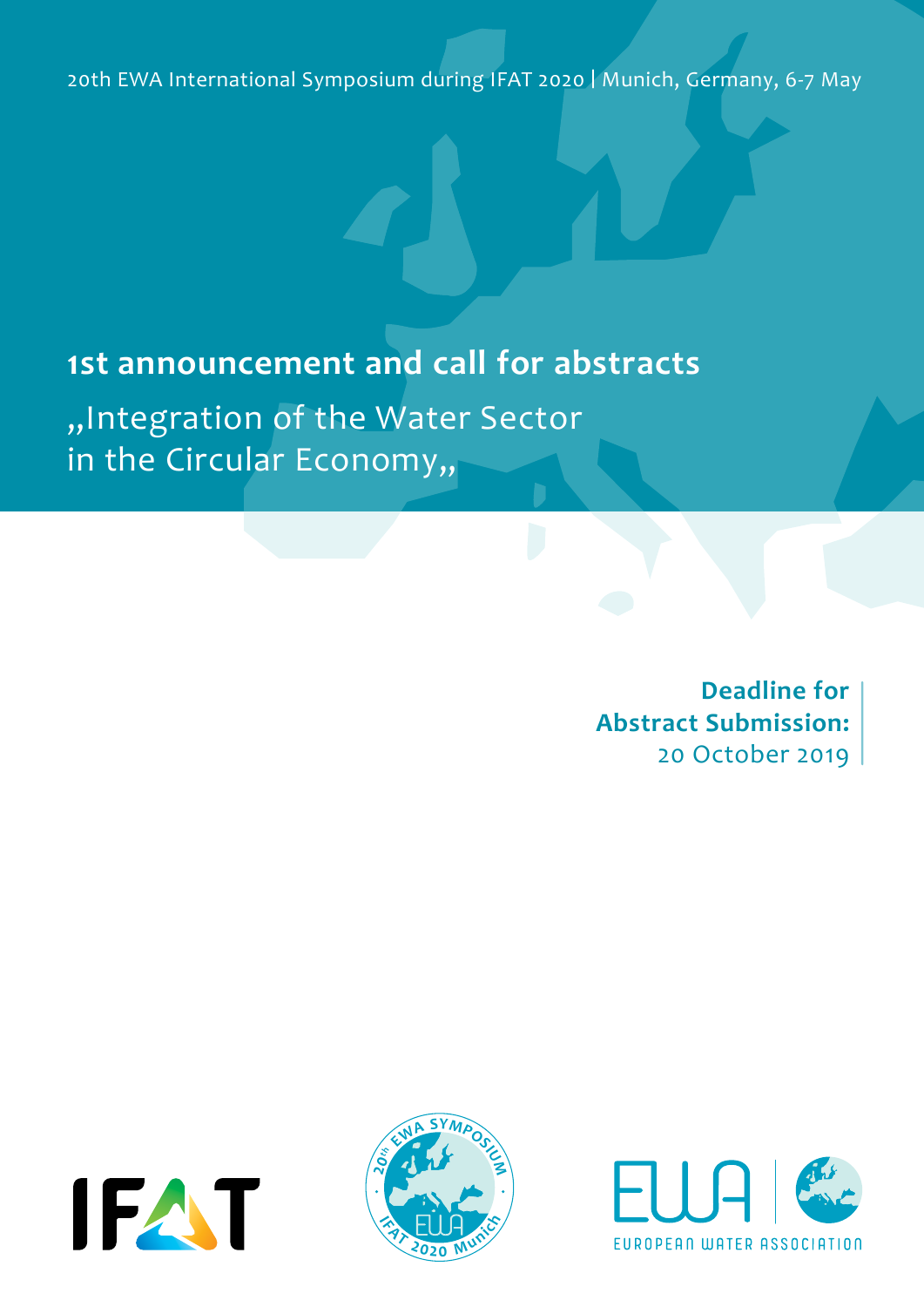*Water has been traditionally considered in a linear approach (water is withdrawn, then used, and finally discharged directly or via wastewater treatment facilities). This linear approach (based on the paradigm "take-use-discharge") appears to be unsustainable. The current and future transition towards the implementation of the principles of the circular economy offers opportunities and challenges to reconsider the management of the whole water sector for long-term sustainability and efficiency, taking into account technical, economical, and social dimensions.* 

*The 20th Anniversary Edition of the EWA International Symposium at the IFAT 2020 is looking for speakers and poster authors to propose and inspire new paradigms, innovative options, and feasible solutions orientated towards the effective and suitable integration of the water sector in the circular economy. Researchers as well as practitioners are encouraged to submit abstracts for the Symposium themes*

#### **Symposium Themes**

#### **Theme 1: Value of Water**

[state of water infrastructure and fragmentation in the water sector; value of water services (water infrastructure included); water as a resource, a service, a carrier, a source of energy; valorization of water infrastructure; water footprints for products and systems; perception on water and water issues of consumers and citizens]

#### **Theme 2: Water Reuse**

[reasons for water reuse; treated wastewater as a natural alternative water source in conditions of increasing water stress; processes of tertiary wastewater treatment for achieving water quality suitable for reuse; development in international and EU legislations for water reuse; successful case stories of water reuse (in agriculture, irrigation of urban greenery, control of heat islands in cities); water recycling in industry; indirect and direct water reuse for potable purposes]

#### **Theme 3: Sludge Management and Use**

[future of agricultural use of sewage sludge: valuable fertilizer vs. dangerous contaminant (pollutants in sludge)?; sludge hygienization; sludge as energy source (intensification of anaerobic digestion, sludge disintegration); feasible alternatives to sludge land application (drying, thermal processing); phosphorus recovery potentials and processes; harmonization of national, EU, and international legislative approaches to sludge management and use]

#### **Theme 4: Blue and Green Infrastructure in Urbanized Areas**

[nature based solutions; treatment necessities and possibilities of water for the use in blue and green infrastructure; hygiene aspects; water sensitive urban design; low impact develop; integration of stormwater and greywater reuse; multi-functionality of water infrastructure; transitioning towards green-decentralized water infrastructure; integrated modelling of green and blue infrastructure design, operation, and maintenance; examples of good practice]

#### **Theme 5: Economy of the Integration**

[cost recovery; cost of upgrading wastewater infrastructure, water reuse, and recycling; economic approaches through water and energy integration; life-cycle approaches; water-energy nexus; financial and other instruments; cost of sewage sludge disposal]

#### **Symposium Technical and Scientific Committee (STSC)**

F. Arimia (RO), I. Blackwell (UK), P. Goethals (BE), K. Kovacs (HU), J. Lens (BE), J. Londong (DE), F.M. Ferreira (PT), M. Patziger (HU), F. Tatàno (chairman, IT), I. Vidakovic (HR), J. Wanner (CZ), C. Werey (FR), P. Willems (BE).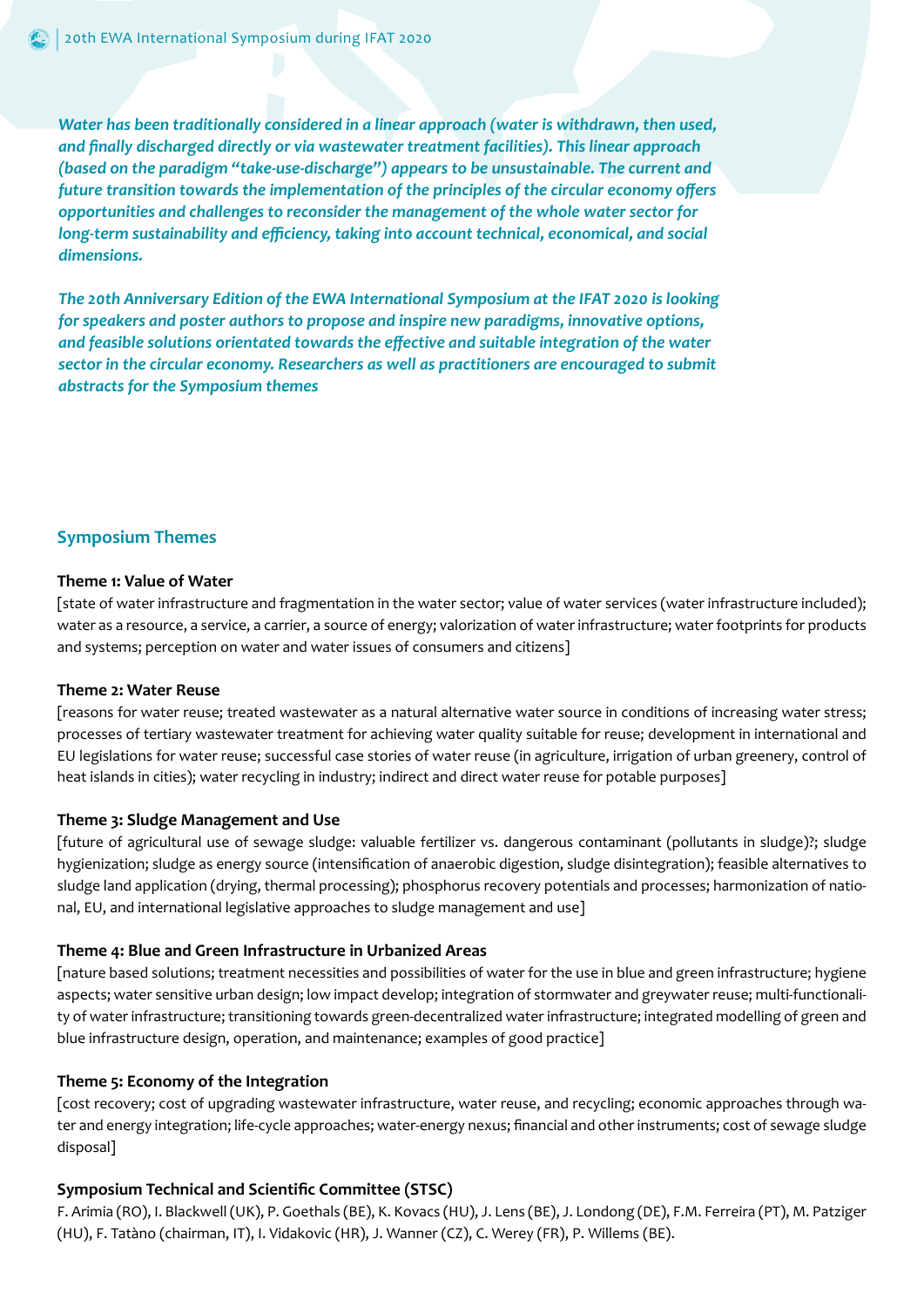## **Call for Abstracts**

Deadline for submission of abstracts: 20 October 2019. The official language will be English and all contributions must therefore be written and presented in English. Proposals in other languages will not be considered. The submitted abstracts will be evaluated and selected for oral presentations and for a poster book by the "STSC, Symposium Technical and Scientific Committee" (members of the "ETSC, European Technical and Scientific Committee" at the EWA). Differently from a traditional poster way, the poster book will consist of a pamphlet containing the contributions selected as posters, which will be made available in print to participants during the Symposium/IFAT 2020, and electronically afterwards. Criteria for selection include correspondence to the Symposium themes, originality, project/research status, technical and/or scientific content, benefits, significance, appropriate case studies, and quality. Presentations of a purely commercial nature will not be accepted. The EWA Secretariat will notify authors of acceptance by 30 November 2019.

#### **The selected authors will be required to submit the following to the EWA Secretariat:**

#### **Authors selected for oral presentations:**

- **1st February 2020:** A short abstract/highlight of the oral presentation and (optional) a photo of the presenter. The highlight with photo will be published on the EWA Website (www.ewa-online.eu) and used for promotion of the Symposium.
- **1st of April 2020:** The full oral presentation as a pdf. After the event, all the presentations will be made available on the EWA Website.

#### **Authors selected for poster presentations:**

→ ist March 2020: Content for the EWA Symposium Poster book according to the instructions provided by the EWA Secretariat.

# **Submission of Abstracts**

Abstracts related to the Symposium Themes mentioned above should be submitted as a Word or PDF file attachment at latest by 20 October 2019 by e-mail to:

#### **olsen@ewa-online.eu**

(Maj Britt Rosenmeyer Olsen, Symposium Secretariat - European Water Association Theodor-Heuss-Allee 17, D-53773 Hennef, Germany, Phone +49 2242 872 189, Fax +49 2242 872 135)

Abstracts (at least one but no more than two full pages) should be structured with the following order: Title; Authors and Affiliations; Keywords (maximum of 5); Abstract text. Authors of accepted abstracts, who do not fulfil the aforementioned requirements within the due dates, will be replaced in the program. All authors will be responsible for paying their own expenses for travel and accommodation to the Symposium. There is no participation fee for the authors. With the abstract submission by e-mail, the following "Abstract Submission Form" should be completed and inserted in the corresponding e-mail message.

# **Symposium Secretariat: Maj Britt Rosenmeyer Olsen**

European Water Association (EWA) Theodor-Heuss-Allee 17 D-53773 Hennef (Germany) Phone: +49 2242 872 189 Fax: +49 2242 872 135 E-mail: olsen@ewa-online.eu

## **Technical-Scientific Info: Dr.-Eng. Fabio Tatàno**

Chairman "ETSC, European Technical and Scientific Committee" at the EWA DiSPeA Department, Environmental Section University of Urbino "Carlo Bo", Italy Phone: +39 0722 304 264 E-mail: fabio.tatano@uniurb.it